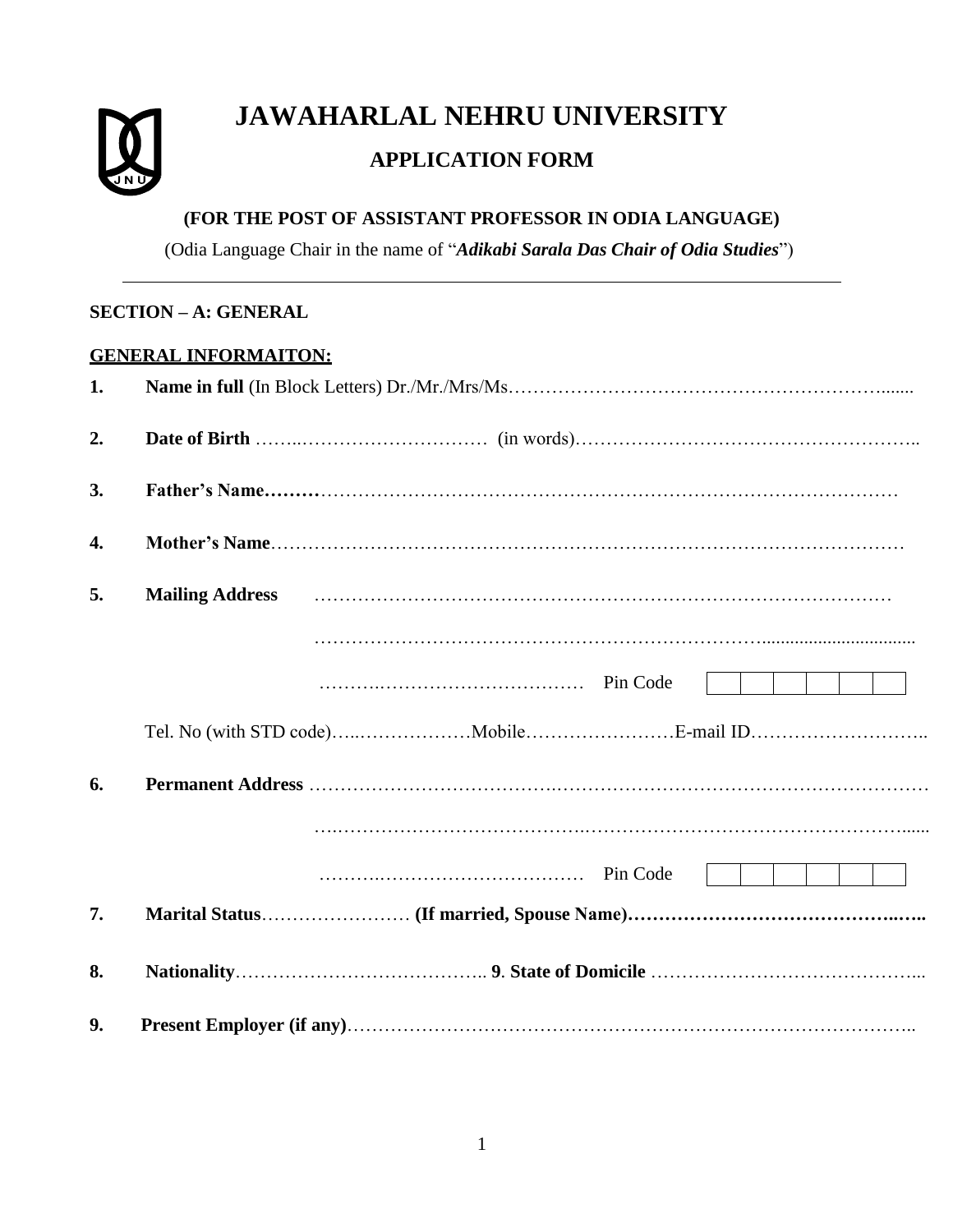# **JAWAHARLAL NEHRU UNIVERSITY NEW DELHI**

## **(Please fill this proforma in block capitals. Incomplete applications are liable to be rejected.)**

#### **SECTION – B:**

#### **10 EDUCATIONAL QUALIFICATIONS (Starting with highest degree obtained) :**

| Sl.<br>No. | <b>Examination</b> /<br><b>Degree</b> | Name of Board/<br><b>College/University</b> | Percentage<br>Marks/<br>оf<br><b>Final Grade</b> | Discipline/<br>Subject(s) | Year of<br>Passing/<br>award |
|------------|---------------------------------------|---------------------------------------------|--------------------------------------------------|---------------------------|------------------------------|
|            |                                       |                                             |                                                  |                           |                              |
|            |                                       |                                             |                                                  |                           |                              |
|            |                                       |                                             |                                                  |                           |                              |
|            |                                       |                                             |                                                  |                           |                              |

(Please attach photocopies in support)

- **11. Title of Ph.D. thesis; …………………………………………………………………………................**
- **12. (a) Date and year of award**…......................................................................................................................
- **13. Whether qualified UGC/CSIR/JRF Test ………………Qualifying date of test…………………..** (Attach a photocopy of NET certificate)
- **14. Details of Employment : (in chronological order starting with the most recent)** (Attach separate sheet if necessary)

| Sl.<br>No. | Name of<br><b>Employer</b> | <b>Status of</b><br>Institute/<br><b>University</b><br>(Govt./Quasi | Post held/<br><b>Designation</b> | <b>Period of</b><br><b>Employment 7th CPC</b> |           | Pay Level - of |  | <b>Nature of</b><br>duties |
|------------|----------------------------|---------------------------------------------------------------------|----------------------------------|-----------------------------------------------|-----------|----------------|--|----------------------------|
|            |                            | Govt./Autonomo<br>us etc.)                                          |                                  | From                                          | <b>To</b> |                |  |                            |
|            |                            |                                                                     |                                  |                                               |           |                |  |                            |
|            |                            |                                                                     |                                  |                                               |           |                |  |                            |
|            |                            |                                                                     |                                  |                                               |           |                |  |                            |
|            |                            |                                                                     |                                  |                                               |           |                |  |                            |
|            |                            |                                                                     |                                  |                                               |           |                |  |                            |
|            |                            |                                                                     |                                  |                                               |           |                |  |                            |
|            |                            |                                                                     |                                  |                                               |           |                |  |                            |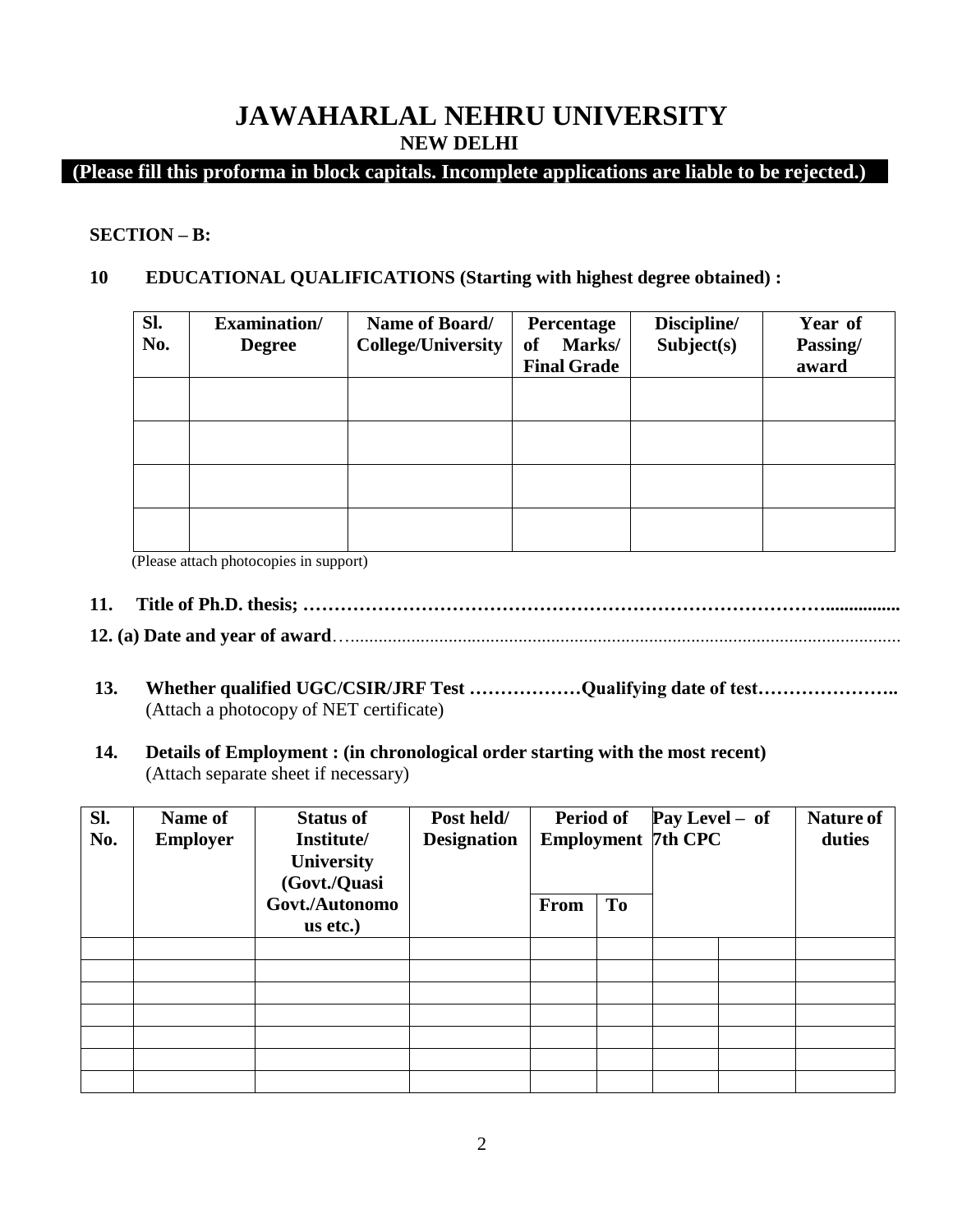#### **15. Experience:**

- **(i) Teaching years;**
- **(ii) Research (excluding M.Phil./Ph.D. research) years**
- **(iii) Total: years**

**(Note: Please ensure that the periods of teaching and research experiences claimed do not overlap.)**

#### **SECTION – C: RESEARCH PUBLICATIONS**

#### **16. Publications: (Give the number of publications)**

| <b>Type of publications</b> |                                                          | <b>Published</b> | <b>Accepted for</b><br><b>Publication</b> | Communicated |
|-----------------------------|----------------------------------------------------------|------------------|-------------------------------------------|--------------|
| (a)                         | <b>Books</b>                                             |                  |                                           |              |
| (b)                         | <b>Research</b><br><b>Papers/Articles in</b><br>journals |                  |                                           |              |
| (c)                         | <b>Research Article in</b><br>conferences                |                  |                                           |              |

**N.B. Please attach a separate sheet listing Books/Articles under each of the above-mentioned categories. In those cases where they have been published, please mention the title, the name of the publisher/the name of the journal, the year of publication, whether written in collaboration etc. In the absence of these details, the information furnished under this column will not be given any consideration.**

#### **17. Research Projects undertaken (other than that for a research degree)**